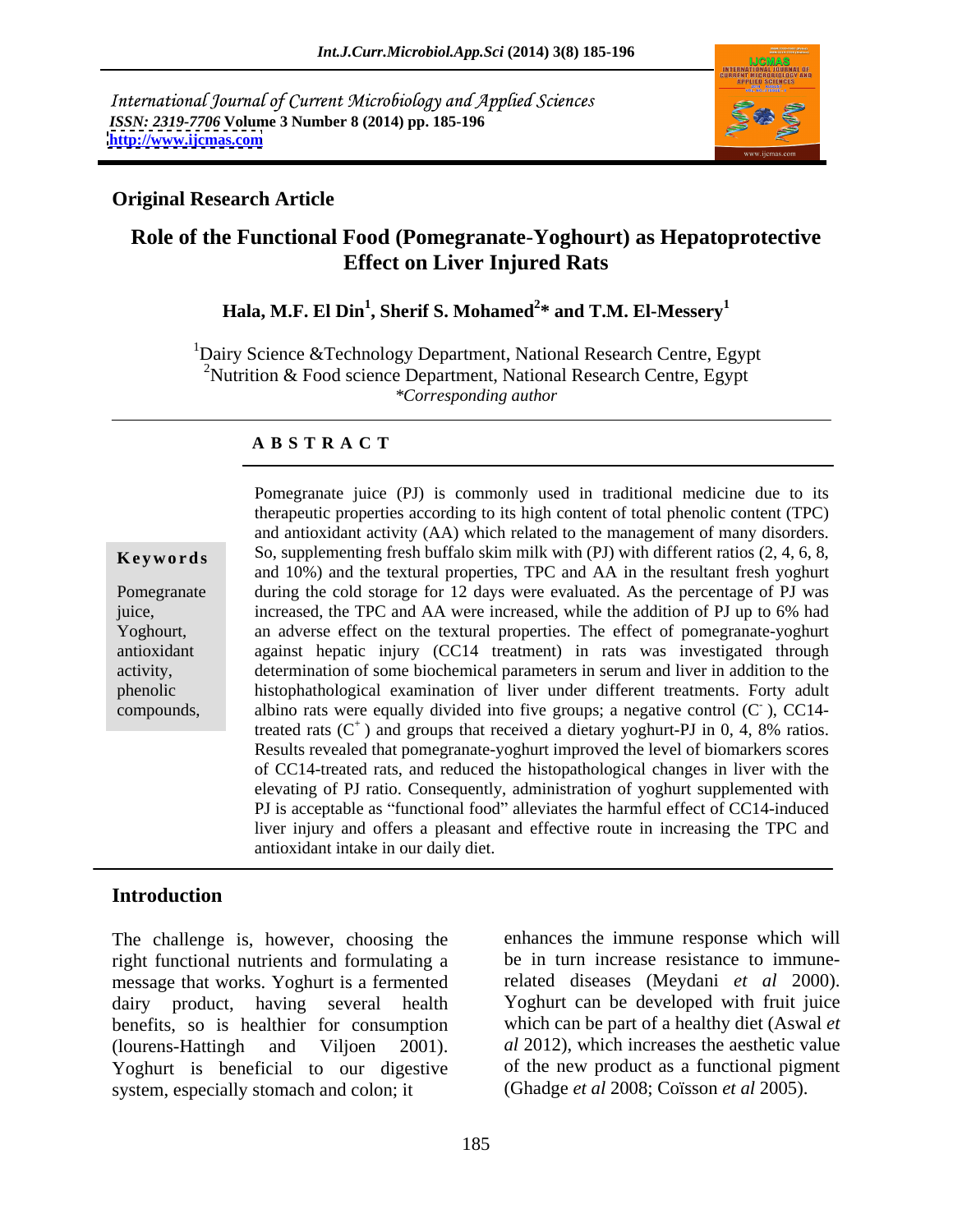Pomegranate (*Punica granatum Linn*) is a potential medicinal plant of family Pomegranate juice (PJ) (pH 4.5) was added punicaceae (Heber 2011). Pomegranate juice at the rate of 2, 4, 6, 8, 10% immediately was used as a healthful beverage (Basu and after incubation with 3% starter culture Penugonda 2009), since it is a natural rich (local market) to avoid the quick reducing of source of polyphenols, flavonoid and other pH and transferred into 100 ml plastic antioxidant. It could be considered as containers, lightly sealed and incubated at functional ingredients for its anti radical  $45^{\circ}$  C until the complete curd formation, activities. It is good supplement for food and then stored at refrigerator  $(6\pm 2^{\circ} \text{C})$  for 3, 6, dietetics (Tomás-Barberán *et al* 2006; Basu and Penugonda 2009). Pharmacological properties of the juice were anti-<br> **Textural evaluation** inflammatory (Adams *et al* 2006), anticancer (Adams *et al* 2010) and protection of hepatoxicity (Kaneria *et al* the yoghurt samples using the double 2012) by carbon tetrachloride (Pirinccioglu corporation, Slinfold, W. Sussex, UK. From *et al* 2012). the force time curve the following

Therefore the aim of the study was to evaluate the textural parameters; total phenolic content and DPP-radical scavenging activity of yoghurt supplemented *Hardness:* force necessary to attain a given with pomegranate juice, also, the protective efformation roles of pomegranate juice against the hepatoxicity induced by carbontetrachlorid can be deformed before it for rats feeding on yoghurt supplemented

Fresh mature pomegranate fruits were swallowing purchased from local market at Giza. They were cleaned and cut; arils were manually sample to separated from the peals and piths. The fruit swallowing separated from the peals and piths. The fruit juice was extracted using an electric juicer and then filtered through cotton mesh. Fresh juice (12.2% total solids) was stored in freezer. The total phenolic content determined by

Fresh skim buffalo milk was obtained from **Radical scavenging activity (RSA)** dairy department of Agriculture College, Cairo University. Milk was heated to  $90^{\circ}$  C

for 10 min. and cooled to  $40^{\circ}$  C. 9, 12 days.

### **Textural evaluation**

Texture profile analysis (TPA) performed on parameters were evaluated by TPA according to the definitions by International Dairy Federation (1991).

- deformation and the state of the state of the state of the state of the state of the state of the state of the state of the state of the state of the state of the state of the state of the state of the state of the state o
- *Cohesiveness:* the extant to which a material can be deformed before it rupture.
- with pomegranate juice. *Springiness:* in the rate which the sample **Materials and Methods Conserversity Conserversity Conserversity Conserversity Conserversity Conserversity Conserversity Conserversity Conserversity Conserversity Conserversity Conserversity Conse** returns to its original shape when the deforming force is removed.
- **Preparation of pomegranate juice Gumminess:** Force needed to disintegrate the sample to a state ready for swallowing
	- *Chewiness:* work needed to masticate the sample to state ready for swallowing

### **Total phenolic content (TPC)**

**Preparation of yoghurt** et al (2001), and calculated as Gallic acid. Folin-Ciocalteu Reagent according to **Zheng** 

### **Radical scavenging activity (RSA)**

The stable free radical DPPH is a rapid test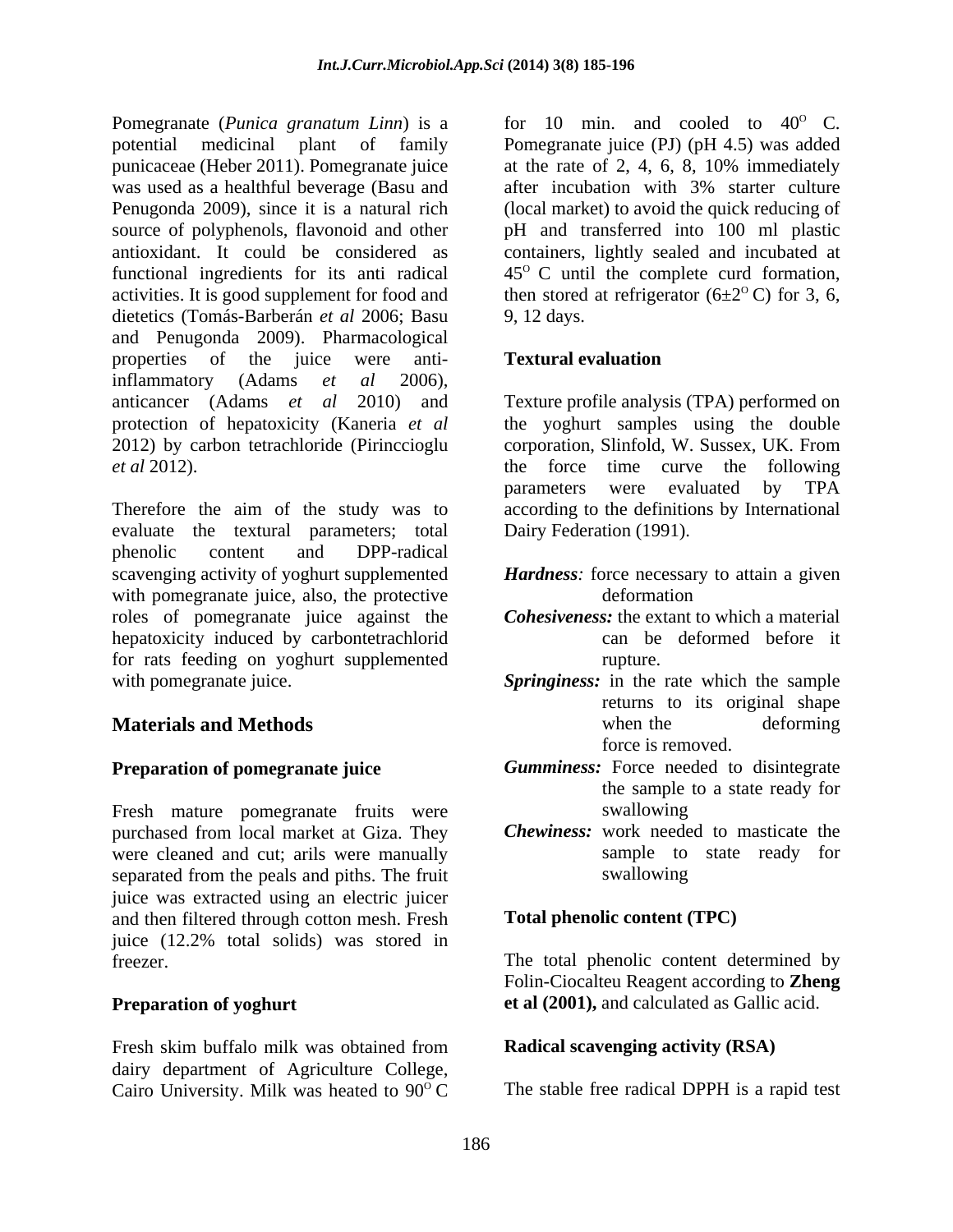can provide information on the ability of a starting and the experimental period, rats

in National Research Center Egypt. Animals Delang (1966) respectively. Reduced were kept individually in stainless steal glutathione (GSH) and glutathione room temp. was adjusted at 25<sup>o</sup>C. and Weiss *et al* (1980) respectively.

## **Experimental Design**

Rates divided into 5 groups, 8 for each

Group (1): C fed on standard died only (according to AIN 1993)

Group (2):  $C^+$  treated with  $CC_{14}$ , fed on the

Group (3):  $y_0$  treated with  $CC_{14}$ , fed on

Group (3):  $y_4$  treated with  $CC_{14}$ , fed on yoghurt with 4% PJ.

Group (3):  $y_8$  treated with  $CC_{14}$ , fed on

Rats were administered (carbon separated by using Duncan's multiple rage tetrachloride, Sigma) by back subcutaneous injection (0.5 ml of 1:1 mixture of  $CC_{14}$  and dosage for inducing liver injuries according expressed as mean  $\pm$  SD and  $\pm$  SEM and  $cc<sup>3</sup>$  per kg body weight per day. The feeding

food compound contains antioxidants to act were fasted overnight and in the morning as free radical scavenger's ability or blood samples were taken from each rat by hydrogen donor's atom, according to open heart puncture under slight ether (Xuewu et al., 2007). anesthesia, and serum was separated. The **Design of animal experiment** excised then washed with saline plotted **Animals** Aspartate aminotransferase (AST), alanine Forty adult (male and female) albino bilirubin, and albumin were estimated Speaque-Dawley rats with body weights 80- according to Reirtman and Frankel (1957); 90g were obtained from the Animal Home Dreper and Hadley (1990); Bartholomev and cages, water was allowed adlib tam, and the peroxidase (GPX) according Ellman (1959), an provide information an the ability of a At the end the experimental period in the anti-scattering the ratio and the ratio and the ratio and the ratio and the ratio and the ratio and the ratio and the matter of the matt abdomen was opened and the liver was between sheets of filter paper and weighed. aminotransferase (ALT), total and direct Delang (1966) respectively. Reduced glutathione (GSH) and glutathione

## **Histopathology study**

group as follow: sacrificed and the liver of each animal was - fed on standard died only preserved in 10% buffered neutral formalin (according to AIN 1993) and paraffin embedded. Four sections  $+$  treated with  $CC_{14}$ , fed on the (5 mictons in thickness) were taken from standard diet only. each liver tissue, each section being at a yoghurt only. and eosin for the histological examination After blood collection, all rats were rapidly dissected, weighted and portion of it was distance at least  $500 \mu$  from the proceeding one sections were stained with haematoxylin according Ross *et al* (1989).

## **Statistical analysis**

yoghurt with 8% PJ. statistically analyzed using GLM procedures Data of the textural analysis were of the SAS (SAS 1996). Means were test (Duncan 1955).

olive oil) based on a calculated 3 ml/kg The values of the biochemical analysis were to lee *et al* 2005. The yoghurt diet was 180 statistically analyzed using one way analysis per kg body weight per day. The feeding of variance (ANOVA). Student "t" test was period continued for 6 weeks. During the used for significance. Differences were experimental period, the food consumption considered significant at p<0.05 according expressed as mean  $\pm$  SD and  $\pm$  SEM and to Artimage and Berry (1987).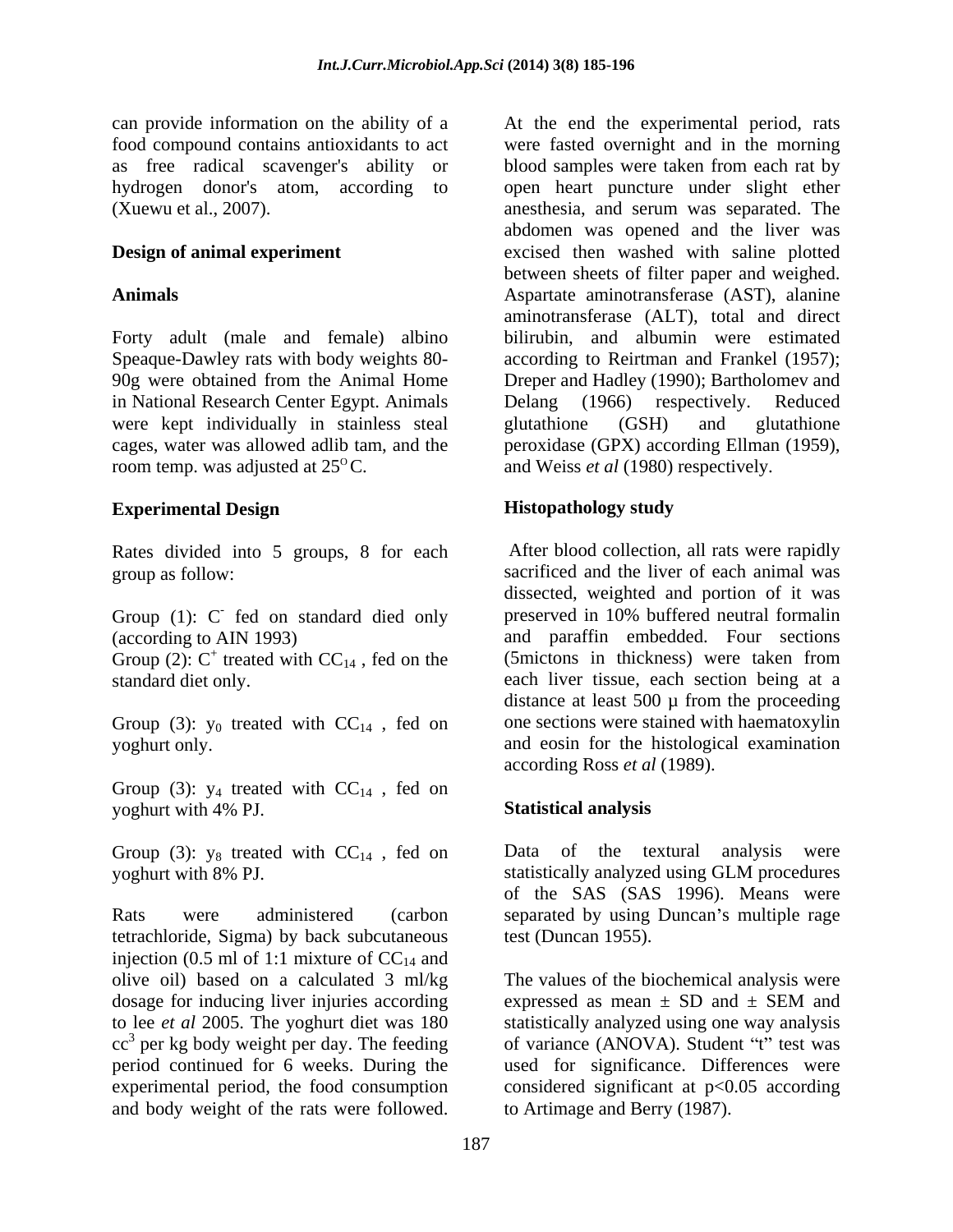supplemented with pomegranate juice (PJ) and the control sample. Data revealed that in fresh yoghurt supplemented with 4% and<br>hardness of voghurt samples was not 8% (PJ), Table (2) was 27.7% and 103.6% hardness of yoghurt samples was not significantly affected with increasing the concentration of (PJ) and storage periods until 6% then decreased significantly with increasing the (PJ) added (8%, 10%) and at the end of storage (12 days). This may be attributed to the moisture content of (PJ) at higher concentration which weakens the protein network resulting in a less firmness (Ahmed *et al* 2005). In yoghurt, the protein matrix consists of short interconnected chains; consequently the liquid phase of juice is immobilized in the interstitial spaces in the protein matrix (Shiby and Mishra storage and some of poly<br>
2012) Values of cohesiveness were esters with  $\alpha$ -D-glucose. 2012). Values of cohesiveness were relatively lower for yoghurt samples supplemented with (PJ) than in plain yoghurt samples, this may due to the strength of protein-protein interaction bonds in control yoghurt rather that in the mixture of milk and (PJ) which weakened this phenomena. Also, noticed the same results in springiness data. Moreover, chewiness and gumminess of the yoghurt supplemented with (PJ) were reduced significantly rather compounds found in pomegranate which are<br>than control vogburt (without PI) responsible for 92% of its AA (Seeram *et al*) than control yoghurt (without PJ).

Results illustrated in Fig. (1) revealed that TPC of yoghurt fortified with (PJ) increased<br>with increasing the concentration from 2% after 3 days of storage was 106.5% and to 10% this ascribed to the TPC of  $(PJ)$  321.7%. After 12 days of storage, the rate of  $(3425 \text{ gallic acid mol})$  Many researchers increase in RSA for 4% and 8% (3425 gallic acid mg/l). Many researchers reported that (PJ) is a very rich source of polyphenols including ellagitannins (Uzuner

**Results and Discussion** et al 2011; Com and Hisil 2010; Negi et al 2003; Gil et al 2000).

**Textural properties** Moreover Turfan et al (2012) reported that Table (1) presents the results of texture products are correlated with their analysis performed on yoghurt polyphenolic content including tannins and the antioxidative properties of pomegranate products are correlated with their anthocyannins. The rate of increase in TPC in fresh yoghurt supplemented with 4% and 8% (PJ), Table (2) was 27.7% and 103.6% respectively, while it was 19.9% and 92.8% in the same order after 3 days of storage. During cold storage the TPC gradually decreased for all samples, this may be attributed to the transformation of phenolic compounds which unstable and undergo numerous enzymatic and chemical reactions during storage as stated by (Cheynier (2005); Poncet-Legrand *et al* (2005); ES- Safi *et al* (2007). Uzuner *at al* (2011) and Turfan *et al* (2012) found that anthocyanins in pomegranate lost its stability during storage and some of polyphenols formed di esters with  $\alpha$ -D-glucose.

# **Antioxidant activity (AA)**

**Total phenolic content (TPC):**  $\frac{1}{2}$  increase in RSA by adding 4% and 8% pomegranate was 198% and 398 % with increasing the concentration from 2% after 3 days of storage was 106.5% and DPPH radical scavenging activity (RSA) of yoghurt supplemented with (PJ) had higher antioxidant activity than control yoghurt (without juice) and this was directly proportional to the percentage of added juice Fig (2). This ascribed to the phenolic compounds found in pomegranate which are responsible for 92% of its AA (Seeram *et al* 2006 and Kulkarni *et al* 2004). The rate of increase in RSA by adding 4% and 8% pomegranate was 198% and 398 % respectively for fresh yoghurt samples, Table (3), while the corresponding rates after 3 days of storage was 106.5% and 321.7%. After 12 days of storage, the rate of increase in RSA for 4% and 8% concentration of pomegranate were 28.6% and 125.7% respectively.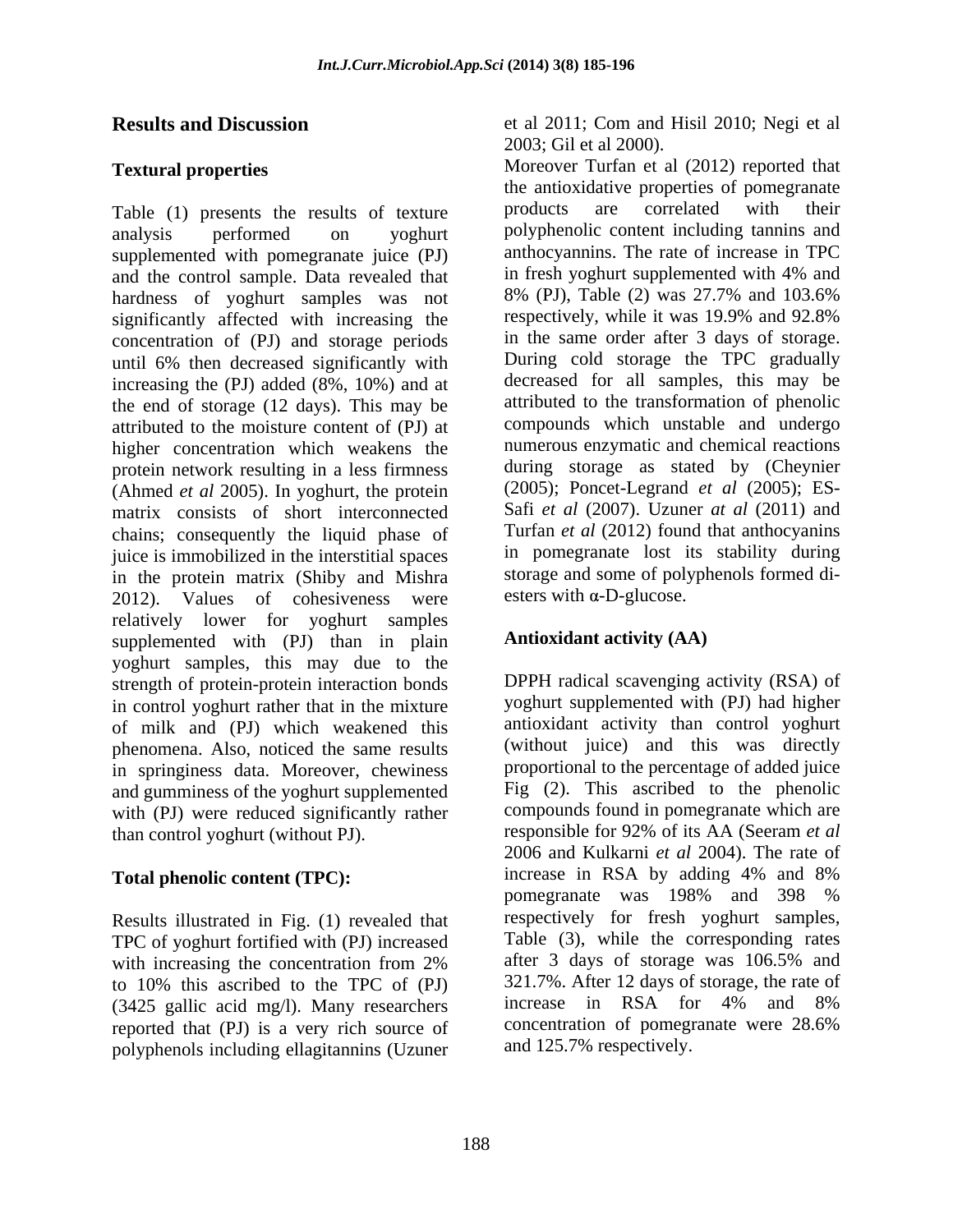| Analvsis          | Days                    | $0\%$                         | 2%    | 4%    | 6%    | 8%                                                                                 | 10%           |
|-------------------|-------------------------|-------------------------------|-------|-------|-------|------------------------------------------------------------------------------------|---------------|
|                   | fresh                   | 1.0                           | 1.0   | 1.0   | 1.1   | 0.7                                                                                | 0.6           |
| hardness          | 3 days                  | 1.0                           | 1.0   | 1.0   | 1.0   | 0.7                                                                                |               |
|                   | 6 days                  | 1.0                           | 1.0   | 1.0   | 1.0   | 0.6                                                                                | 0.5           |
|                   | 12 days                 | 0.8                           | 0.8   | 1.0   | 1.0   |                                                                                    | 0.5           |
|                   |                         |                               |       |       |       |                                                                                    |               |
|                   | fresh                   | 0.82                          | 0.416 | 0.488 | 0.404 | 0.339                                                                              | 0.513         |
| Cohesivness       | 3 days                  | 0.846                         | 0.424 | 0.496 | 0.399 | 0.343                                                                              | 0.516         |
|                   | 6 days                  | 0.813                         | 0.419 | 0.437 | 0.438 | 0.429                                                                              | 0.506         |
|                   | 12 days $ $             | 0.641                         | 0.435 | 0.492 | 0.589 | 0.468                                                                              | 0.431         |
|                   | fresh                   | 0.649                         | 0.469 | 0.495 | 0.515 | 0.499                                                                              | 0.583         |
|                   | 3 days                  | 0.647                         | 0.469 | 0.492 | 0.582 | 0.514                                                                              | 0.524         |
| <b>Spinginess</b> |                         |                               |       |       |       |                                                                                    |               |
|                   | 6 days                  | 0.67                          | 0.448 | 0.655 | 0.561 | 0.504                                                                              | 0.534         |
|                   | 12 days $ $             | 0.682                         | 0.601 | 0.642 | 0.669 | 0.552                                                                              | 0.532         |
|                   | fresh                   | 0.82                          | 0.416 | 0.586 | 0.515 | 0.237                                                                              | 0.308         |
| <b>Gumminess</b>  | 3 days                  | 0.846                         | 0.424 | 0.595 | 0.399 | 0.24                                                                               | 0.309         |
|                   | 6 days                  | 0.813                         | 0.419 | 0.568 | 0.482 | 0.258                                                                              | 0.253         |
|                   |                         |                               |       |       |       |                                                                                    |               |
|                   |                         | 12 days $\Big $ 0.852 $\Big $ | 0.479 | 0.541 | 0.589 | 0.281                                                                              | 0.216         |
|                   | fresh                   | 0.532                         | 0.195 | 0.29  | 0.265 | $0.118$ 0.179                                                                      |               |
| <b>Chewiness</b>  | 3 days                  | 0.544                         | 0.199 | 0.293 | 0.232 | $\begin{array}{ c c c c c } \hline \text{0.123} & \text{0.162} \hline \end{array}$ |               |
|                   | 6 days                  | 0.544                         | 0.188 | 0.372 | 0.27  | 0.13                                                                               | $\vert$ 0.135 |
|                   | $12 \text{ days}$ 0.581 |                               | 0.288 | 0.347 |       | $0.512$ $0.155$ $0.115$                                                            |               |

**Table.1** Texture analysis performed for yoghurt supplemental with pomegranate and the control sample

Fig.1 Total phenolic content equivalent gallic acid (mg/l) of yoghurt samples supplemented with pomegranate and storage in refrigerator at  $6\pm2^{\circ}$ C

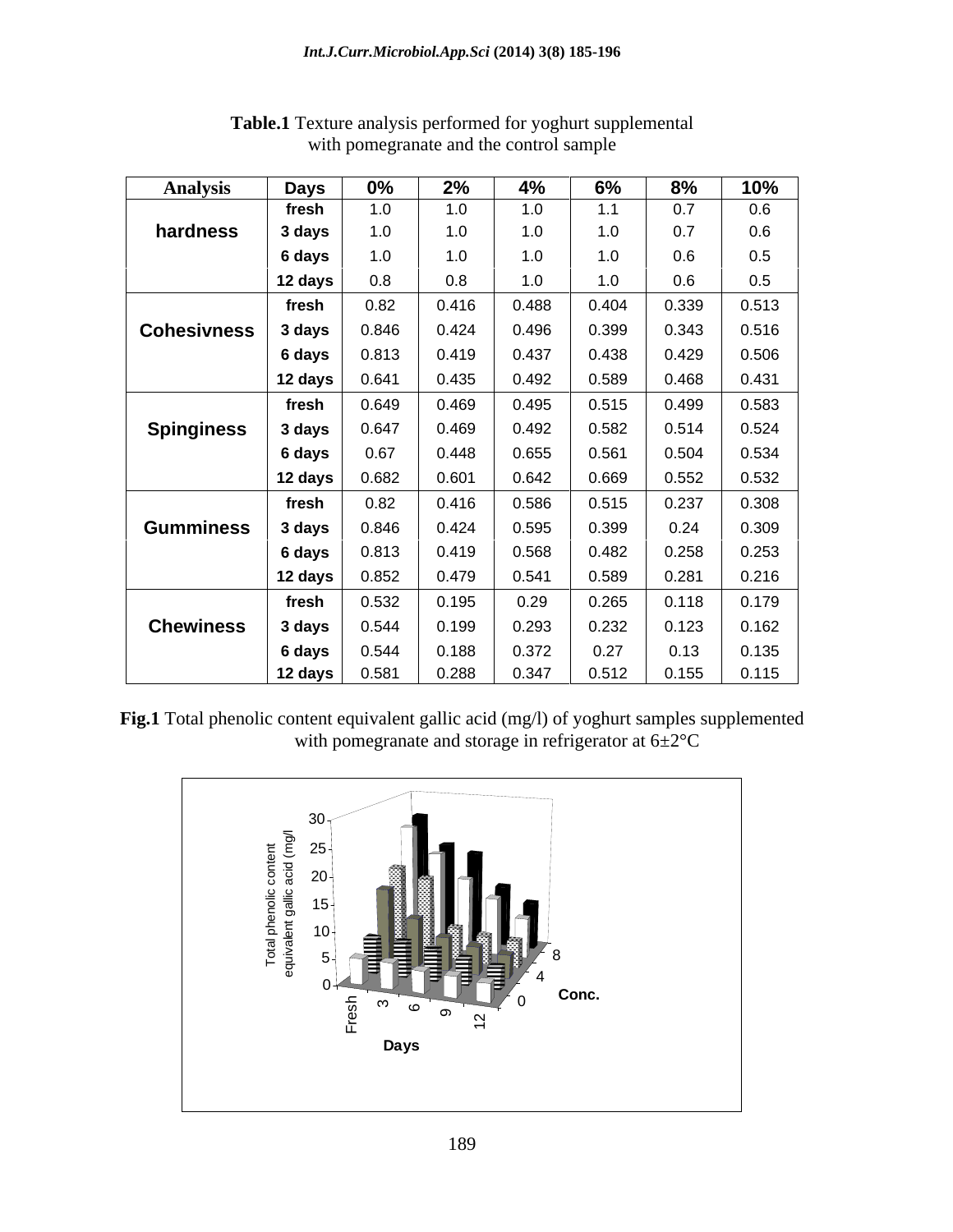| Conc. of    | <b>Storage periods (days)</b> |        |        |                 |        |  |  |
|-------------|-------------------------------|--------|--------|-----------------|--------|--|--|
| pomegranate | Fresh                         |        |        |                 |        |  |  |
|             | 14.458                        | 10.843 | 6.580  | 7.576           | 2.941  |  |  |
|             | 24.711                        | 14.880 | 19.079 | 27 273<br>21.21 | 8.823  |  |  |
|             | 95.783                        | 87.952 | 20.395 | 36.364          | 9.804  |  |  |
|             | 103.614                       | 92.771 | 46.053 | 50.758          | 46.078 |  |  |

**Table.2** Percentage rate of increase in total phenolic content equivalent gallic acid (mg/l) of yoghurt samples supplemented with pomegranate and storage in refrigerator at  $6\pm2\degree C$ 

**Table.3** Rate of increase in DPPH-radical scavenging activity (RSA) for yoghurt supplemented with pomegranate and storage in refrigerator at 6±2°C

| Conc. of    | Storage periods (days) |                |         |                   |                                               |
|-------------|------------------------|----------------|---------|-------------------|-----------------------------------------------|
| pomegranate | Fresh                  |                |         |                   | ┸                                             |
|             | 20.77<br>,,,,,         | 45652<br>1.032 | 48.780  | 25.641            | 17.143                                        |
|             | 194.959                | 106.522        | 58.536  | 38.462            | 28571<br>20.311                               |
|             | 255.102                | 243.478        | 60.976  | 43.590            | 48.571                                        |
|             | 394.959                | 321.739        | 260.976 | 102.200<br>12.308 | $\sim$ $\sim$ $\sim$ $\sim$ $\sim$<br>125.714 |

**Table.4** The weight gain, food intake, liver weight and antioxidant enzyme (Glutathione & Glutathione peroxidase)

| variables              |                                |                               |                              |                               |                               |
|------------------------|--------------------------------|-------------------------------|------------------------------|-------------------------------|-------------------------------|
|                        | Weight gain                    | Food intake                   | Liver weight                 | <b>GSH</b>                    | <b>GPx</b>                    |
| Groups                 | $(\mathfrak{g})$               | (g/day)                       | (g)                          | (mmol/g)                      | $(\mu/mg)$                    |
|                        |                                |                               |                              |                               |                               |
| Range                  | $(25.00 - 49.00)$              | $(12.00 - 14.00)$             | $(5.00 - 7.60)$              | $(25.00 - 31.00)$             | $(250.00 - 280.00)$           |
| Mean $\pm$ SC          | $32.80 \pm 9.39$               | $12.80 \pm 0.84$              | $6.18 \pm 0.93$              | $28.33 \pm 3.05$              | $265.00 \pm 15.00$            |
| $Mean \pm SE$          | $32.80 \pm 4.20^a$             | $12.80 \pm 0.37^{\text{a}}$   | $6.18 \pm 0.41$              | $28.33 \pm 1.76^a$            | $265.00 \pm 8.66^a$           |
| $\cap$ <sup>+</sup>    |                                |                               |                              |                               |                               |
| Range                  | $(25.00 - 28.00)$              | $(7.00 - 9.00)$               | $(5.40 - 6.70)$              | $(19.00 - 27.00)$             | $(215.00 - 240.00)$           |
| Mean ±SD               | $26.20 \pm 1.30$               | $8.20 \pm 0.84$               | $5.80 \pm 0.52$              | $22.00 \pm 4.36$              | $228.33 \pm 12.58$            |
| Mean $\pm$ SE          | $26.20 \pm 0.58^b$             | $8.20 \pm 0.37$ <sup>c</sup>  | $5.80 \pm 0.23^{\circ}$      | $22.00 \pm 2.52^{\text{a}}$   | $228.33 \pm 7.26^b$           |
|                        |                                |                               |                              |                               |                               |
| $\mathbf{Y}_{0}$       | $(26.00 - 32.00)$              | $(8.00 - 10.00)$              | $(5.80 - 6.60)$              | $(23.00 - 34.00)$             | $(210.00 - 260.00)$           |
| Range<br>Mean $\pm$ SC | $28.60 \pm 2.40$               | $9.00 \pm 0.71$               | $6.14 \pm 0.31$              | $28.00 \pm 5.59$              | $236.66 \pm 25.16$            |
| $Mean \pm SE$          | $28.6 \pm 1.07$ <sup>ab</sup>  | $9.00 \pm 0.32$ <sup>bc</sup> | 6.14 $\pm$ 0.14 <sup>a</sup> | $28.00 \pm 2.21$ <sup>a</sup> | $236.33 \pm 14.53^{ab}$       |
|                        |                                |                               |                              |                               |                               |
| $\mathbf{r}_4$         |                                |                               |                              |                               |                               |
| Range                  | $(27.00 - 32.00)$              | $(9.00 - 11.00)$              | $(6.00 - 6.80)$              | $(18.00 - 26.00)$             | $(220.00 - 270.00)$           |
| $Mean \pm SD$          | $29.80 \pm 1.92$               | $10.00 \pm 1.00$              | $6.32 \pm 0.31$              | $22.33 \pm 4.04$              | $245.00 \pm 25.00$            |
| $Mean \pm SE$          | $29.80 \pm 0.86$ <sup>ab</sup> | $10.00 \pm 0.45^{\circ}$      | $6.32 \pm 0.14^{\circ}$      | $22.33 \pm 2.33^{\circ}$      | $245.00 \pm 14.43^{ab}$       |
| $^{\prime}$ 8          |                                |                               |                              |                               |                               |
| Range                  | $(28.00 - 36.00)$              | $(9.00 - 11.00)$              | $(6.10 - 6.80)$              | $(22.00 - 29.00)$             | $(235.00 - 260.00)$           |
| Mean $\pm$ SI          | $31.80 \pm 3.03$               | $10.00 \pm 1.00$              | $6.50 \pm 0.29$              | $25.66 \pm 3.51$              | $250.00 \pm 13.23$            |
| Mean $\pm$ SE          | $31.80 \pm 1.36$ <sup>ab</sup> | $10.00 \pm 0.13^{\text{a}}$   | $6.50 \pm 0.13$              | $25.66 \pm 2.02^{\text{a}}$   | $250.00 \pm 7.64^{\text{ab}}$ |

abc Means in each column having the same letter were not significantly different.

Values with different superscript letters are significantly different at p<0.05.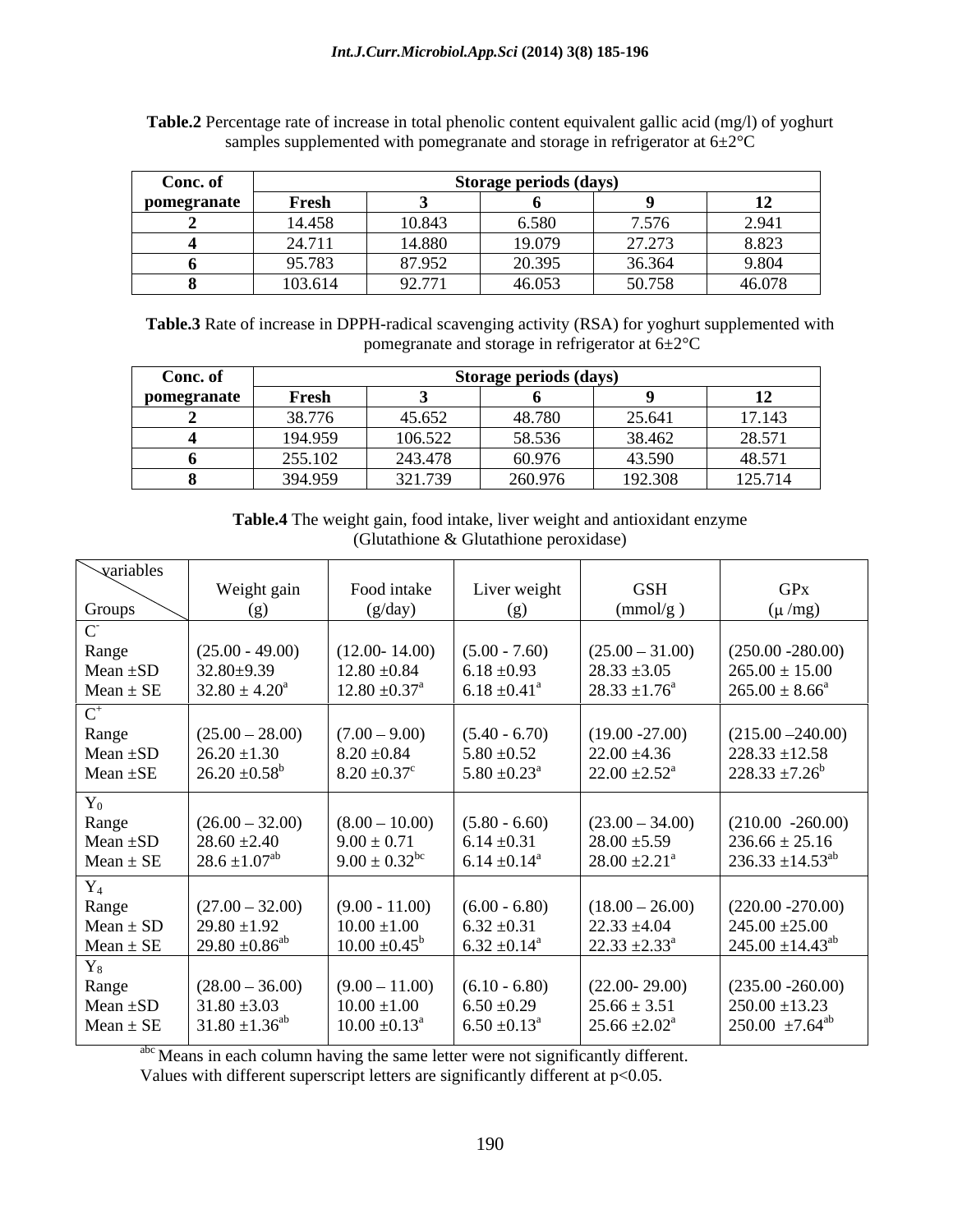



**Table.5** Liver biomarkers (GOT, GPT, BILE total, BILE direct and Albumin)

| Variables           |                          |                           |                            |                            |                            |
|---------------------|--------------------------|---------------------------|----------------------------|----------------------------|----------------------------|
|                     | <b>AST</b>               | <b>ALT</b>                | T.Bilirubin.               | D.Bilirubin                | Albumin                    |
| Groups              | $(\mu/ml)$               | $(\mu/ml)$                | $(\mu/ml)$                 | $(\mu/ml)$                 | (g/dl)                     |
| $\sim$              |                          |                           |                            |                            |                            |
| Range               | $(16.00 - 21.00)$        | $(14.00 - 21.00)$         | $(0.25 - 0.54)$            | $(0.01 - 0.10)$            | $(3.50 - 3.80)$            |
| $Mean \pm SD$       | $18.60 \pm 2.52$         | $17.33 \pm 3.51$          | $0.37 \pm 0.11$            | $0.05 \pm 0.05$            | $3.63 \pm 0.15$            |
| $Mean \pm SE$       | $18.60 \pm 1.45^{\circ}$ | $17.33 \pm 2.03^{\circ}$  | $0.37 \pm 0.06^{\circ}$    | $0.05 \pm 0.03^{\text{a}}$ | $3.63 \pm 0.09^{ab}$       |
| $\cap$ <sup>+</sup> |                          |                           |                            |                            |                            |
| Range               | $(21.00 - 29.00)$        | $(19.00 - 23.00)$         | $(0.42 - 0.53)$            | $(0.01 - 0.18)$            | $(3.40 - 3.50)$            |
| $Mean \pm SD$       | $25.60 \pm 4.16$         | $21.00 \pm 2.00$          | $0.48 \pm 0.05$            | $0.09 \pm 0.09$            | $3.43 \pm 0.05$            |
| $Mean \pm SE$       | $25.60 \pm 2.40^a$       | $21.000 \pm 1.15^{\circ}$ | $0.48 \pm 0.03^{\text{a}}$ | $0.09 \pm 0.05^{\text{a}}$ | $3.43 \pm 0.03^b$          |
| ${\rm Y}_0$         |                          |                           |                            |                            |                            |
| Range               | $(23.00 - 27.00)$        | $(17.00 - 23.00)$         | $(0.30 - 0.60)$            | $(0.01 - 0.15)$            | $(3.60 - 3.90)$            |
| $Mean \pm SD$       | $25.00 \pm 2.00$         | $20.33 \pm 3.05$          | $0.44 \pm 0.15$            | $0.06 \pm 0.08$            | $3.76 \pm 0.15$            |
| $Mean \pm SE$       | $25.00 \pm 1.15^a$       | $20.33 \pm 1.76^{\circ}$  | $0.44 \pm 0.08^a$          | $0.06 \pm 0.05^{\text{a}}$ | $3.76 \pm 0.09^{\text{a}}$ |
| ${\rm Y_4}$         |                          |                           |                            |                            |                            |
| Range               | $(19.00 - 26.00)$        | $(16.00 - 21.00)$         | $(0.24 - 0.70)$            | $(0.01 - 0.09)$            | $(3.50 - 3.80)$            |
| $Mean \pm SD$       | $23.00 \pm 3.61$         | $18.33 \pm 2.52$          | $0.43 \pm 0.24$            | $0.06 \pm 0.04$            | $3.63 \pm 0.15$            |
| $Mean \pm SE$       | $23.00 \pm 2.08^{ab}$    | $18.33 \pm 1.45^{\circ}$  | $0.43 \pm 0.14^a$          | $0.06 \pm 0.03^{\text{a}}$ | $3.63 \pm 0.09^{ab}$       |
| ${\rm Y}_8$         |                          |                           |                            |                            |                            |
| Range               | $(18.00 - 23.00)$        | $(15.00 - 19.00)$         | $(0.26 - 0.59)$            | $(0.01 - 0.15)$            | $(3.60 - 3.80)$            |
| $Mean \pm SD$       | $20.60 \pm 2.52$         | $16.66 \pm 2.08$          | $0.39 \pm 0.18$            | $0.06 \pm 0.08$            | $3.70 \pm 0.10$            |
| $Mean \pm SE$       | $20.60 \pm 1.45^{ab}$    | $16.66 \pm 1.20^a$        | $0.39 \pm 0.10^a$          | $0.06 \pm 0.05^{\circ}$    | $3.70 \pm 0.06^{\circ}$    |

abc Means in each column having the same letter were not significantly different.

Values with different superscript letters are significantly different at  $p<0.05$ .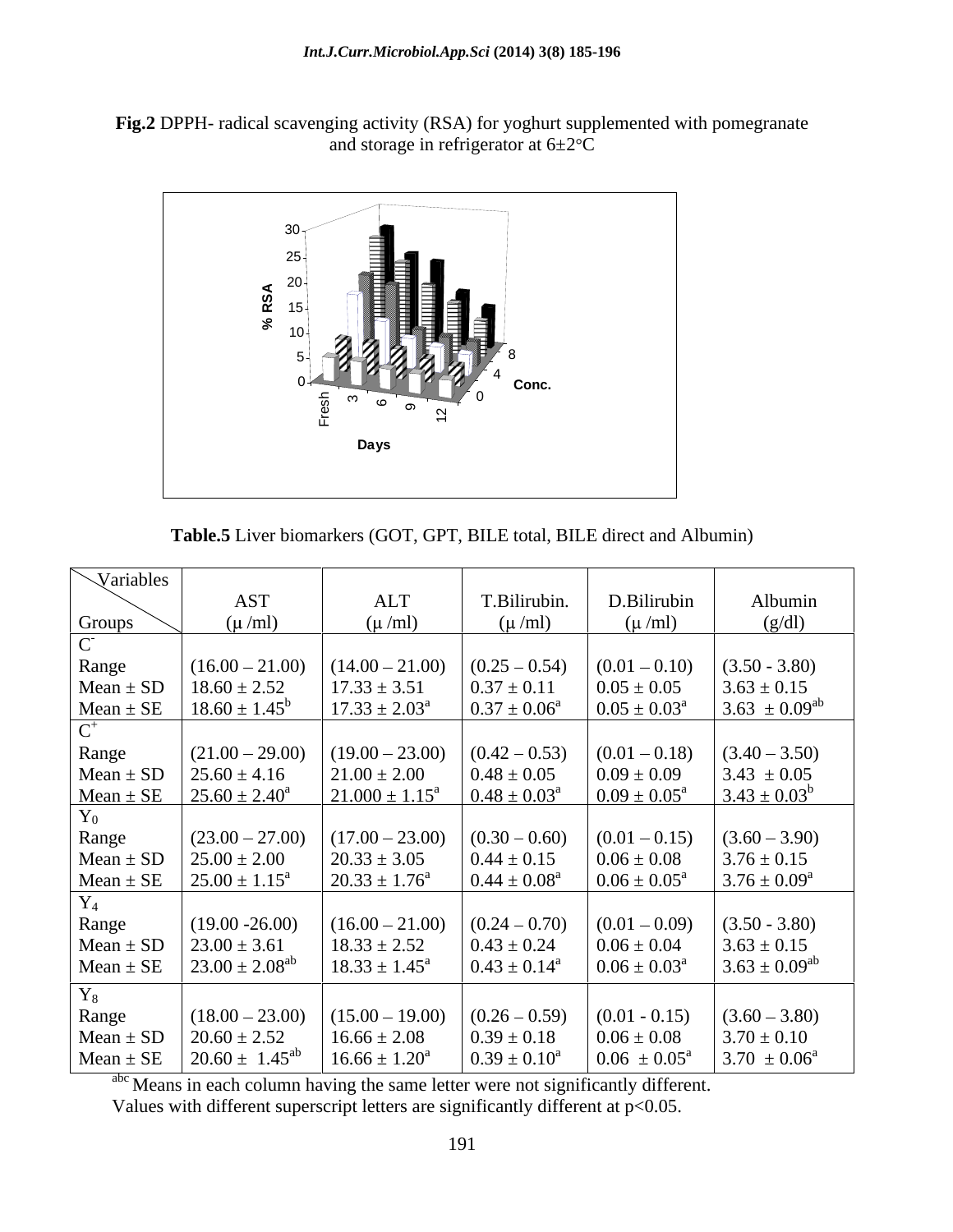

However, the percentage of RSA higher mean value (32.80± 4.2g) than gradually decreased during cold storage

As expected, the subcutaneous injection of CC14 into rats is known to cause liver for group  $C^+$ . necrosis, alter various biomarkers such as increasing serum amino transferase The antioxidant enzyme glutathione in  $C^+$ activity and lipid peroxidation and depress group reduced to  $22.33\pm 2.33$  mmol/g than group  $C^+$ . Table (4) showed that weight gain value in negative control  $(C)$  had a

for all samples, this presumably due to the (31.80± 1.36g). Food intake values as decrease stability of phenolic compounds comparable with weight gain values, and anthocyannin pigments during storage, showed significant elevation in groups Y<sub>4</sub> this finding was agreement with Sagdic  $et$  and Y<sub>8</sub> (10±0.45 and 10.00  $\pm$  0.13 g/day  $al$  (2012); Mirsaeedghazi *et al* (2011). respectively) rather than  $Y_0$  (9.00 $\pm$  0.32 **Biochemical assessments** weight was increased for groups Y4 and other four groups, followed by  $Y_8$  group g/day). Also, it was noticed that liver Y8 with mean  $\pm$  SR 6.32 $\pm$  0.14g and 6.5 $\pm$ 0.13g respectively, while it was  $5.8 \pm 0.23$ for group  $C^+$ .

the antioxidant system in the liver (Lee *et*  $\qquad \qquad$  C' group (28.33 $\pm$  1.76 mmol/g). Moreover *al* 2007). A similar action was noticed in GPX value was significantly increased in <sup>+</sup>. Table (4) showed that weight groups feed on yoghurt supplemented with ) had a pomegranate in comparison to  $C^+$ . for group C<sup>+</sup>.<br>The antioxidant enzyme glutathione in C<sup>+</sup> The antioxidant enzyme glutathione in  $C^+$ <br>group reduced to 22.33±2.33 mmol/g than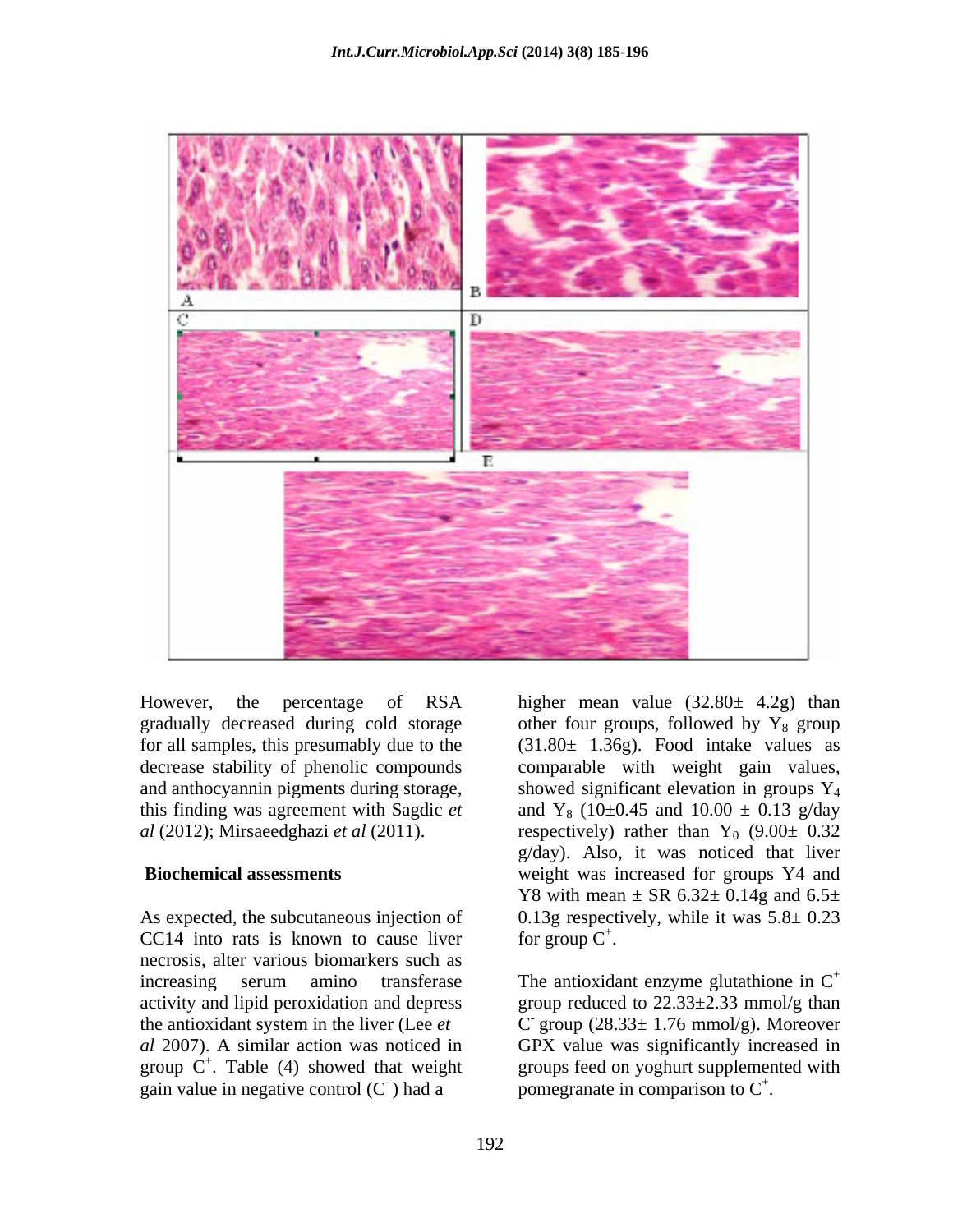The effect of pomegranate on GSH level is due to its polyphenols, where, it is know to be able to modulate the transcription and This ascribed to presence of different expression of proteins related to the bioactive compounds in pomegranate endogenous antioxidant defense by interacting with antioxidant response anthocyannins which had antioxidant elements in genre promoter regions of properties. Similar results were reported genes encoding proteins related to by Basu and Penugonda (2009); Amal *et*  oxidative injury management (Moskaug *et al* (2005); Myhrstad *et al* (2002). *et al* (2013); Luangpiram *et al* (2013).

Changes in liver biomarkers values in Consequently, supplementing yoghurt Table (5) demonstrated that injection with with 8% pomegranate juice had a slight CC14, group  $C^+$  increased blood AST, Albumin, whereas groups  $Y_4$  and  $Y_8$  content and antioxidant properties. exhibited an ability to protect the Moreover, the biochemical and deceasing the blood albumin and this was eells. This confirm the ability of parallel with the increase of pomegranate pomegranate to protect afainis Luangpirom *et al* (2013).

## **Histopathological studies**

The microscopical examination on liver section of control rat (C group) showed a normal histological structure of hepatic Pomegranate Ellagitannins, and lobule (Fig. 3, Pic. A), while, liver section of CC14-treated rats  $(C^+$  group) revealed to the presence of focal hepatic necrosis associated with inflammatory cells Chemistry, 54(3): 980-985. infiltration (Fig. 3, Pic B). Administration Adams, L.S.; Zhang, Y.; Seeram, N.P.; with yoghurt only (Y0 group) for CC14-<br>Heber, D.: Chen, S. (2010). treated rates, the liver cells still had vacuolation of hepatocytes, congestion of hepatic sinusoids and degeneration of and Antiaromatase Activity in Breast hepatocytes (Fig. 3, Pic. C). Cancer Cells In vitro. Cancer supplementing yoghurt with 4% Prevention Research, 3(1):108-113. pomegranate (Y4 group), live section (Fig. Ahmed, N.H.; El Soda, M.; Hassan, A.N.; 3, Pic. D) Showed cytoplasmic Frank, J. (2005). Improving the vacuolization of hepatocytes, while rats feed on yoghurt supplemented with 8% pomegranate (Y8 group) showed no

histopathological changes (Fig. 3, Pic. E).

bioactive compounds in pomegranate mainly polyphenols, falvonoids and *al* (2012); Pirinccioglu *et al* (2012); Fatma

+ increased blood AST, effect on its textural properties, but had a ALT, T. and D. Bilirubin and deceased high positive effects on its total phenolic hepatotoxicity by deceasing the level of histopathological studies evidenced a AST, ALT and blood bilirubin as well as remarkable improvement of the hepatic added to yoghurt in  $Y_4$  and  $Y_8$  group. hepatotoxicity (liver damage) induced by Similar results were reported by chemicals. Consequently, supplementing yoghurt with 8% pomegranate juice had a slight content and antioxidant properties. Moreover, the biochemical and cells. This confirm the ability of pomegranate to protect afainis chemicals.

# **References**

- group) showed a (2006). Pomegranate Juice, Total + group) revealed Cellsignaling in Colon Cancer Cells. Adams, L.S.; Seeram, N.P.; Aggarwal, B.B.; Takada, Y.; Sand, D.; Heber, D. Pomegranate Ellagitannins, and Punicalagin Suppress Inflammatory Journal of Agricultural and Food Chemistry, 54(3): 980-985.
	- Heber, D.; Chen, S. (2010). Pomegranate Ellagitannin-derived Compounds Exhibit Antiproiferation Cancer Cells In vitro. Cancer Prevention Research, 3(1):108-113.
	- textural properties of an acid coagulated (Karish) cheese using exopolysaccharide producing cultures.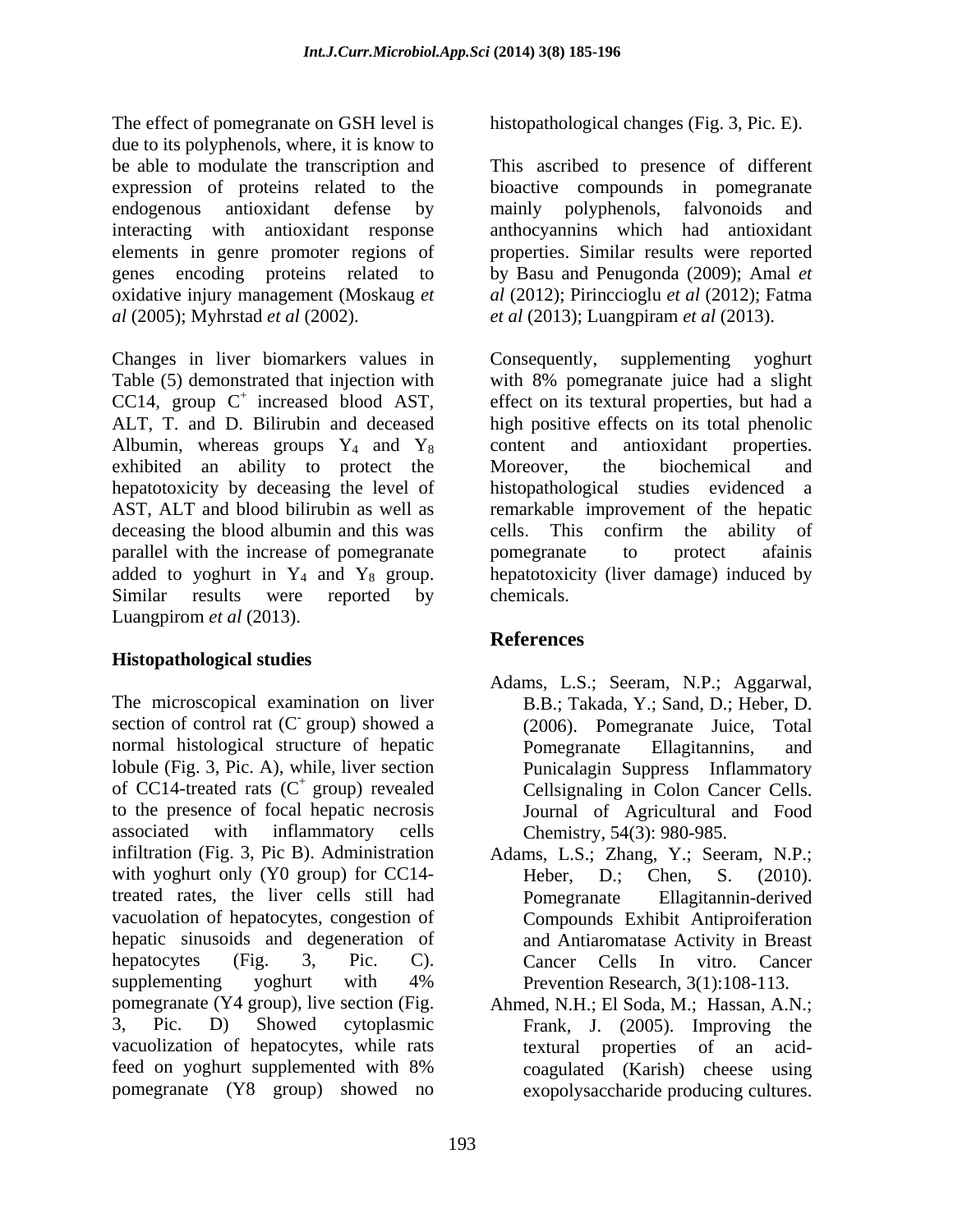LWT - Food Science and Technology,

- Amal, A. F.; Abd El-Kader M.A.; Abd El- Haleem A.H. (2012). Modulatory Molecules 2007, 12, 2228-2258.
- Artimage, G.Y.; Berry, W.G. (1987).
- Aswal, P.; Shukla, A.; Priyadarshi, S.
- Bartholomev, R.J.; Delany, A. (1966). Proc Aust. Assoc .Biochemists., 1: 7: 2890-2899.
- 
- Cheynier, V. (2005). Polyphenolis in food Amer. J. of Clin. Nutr., 81:223S-
- Coïsson, J.D.; Travaglia, F.; Piana, G.;
- Com, M.; Hisil, Y. (2010). Pressurized
- Draper, H.H.; Hadley, M. (1990).
- Duncan, D B. (1955). Multiple range and punicalagin from pith and carpellary
- Ellman, G.L. (1959). Tissue sulfhydryl
- Es-Safi, N.; Ghidouche, S.; Ducrot, P.H.

38:843-847. Reactivity, Characterization and Free (2004). Flavonoids: Hemisynthesis, Radical Scavenging Activity. Molecules 2007, 12, 2228-2258.

- Effects of Pomegranate Juice on Fatma, E.A.; Hassannane, M.M; Omara, Nucleic Acids Alterations and E.A; Hasan A.M.; El-Toumy, S.A. Oxidative Stress in Experimentaly (2013). Protective Effect of Punica Hepatitis Rats. Life Science Journal, Francum Peel Extract Against 9(3):676-682. Pentachlorophenol-Induced Oxidative Statistical Methods 7th Ed. Ames, Hepatic Damage in Rats. Australian Iowa Stata University Press, 39- 63. Journal of Basic and Applied granatum Peel Extract Against Stress, Cytogenetic Toxicity and Sciences, 7(2): 853-864,
- (2012). Yoghurt preparation Ghadge, P.N.; Prasad, K.; Kadam, P.S. characteristics and recent (2008). Effect of fortification on the advancements Cibtech Journal of Bio- Protocols 1:32-44. properties of buffalo milk yoghurt. physico-chemical and sensory Electr. J. Environ. Agric. Food Chem., 7: 2890-2899.
- 214. Gil, M.I.; Tomas-Barberán, F.; Hess- Basu, A.; Penugonda, K. (2009). Pierce, B.; Holcroft, D.; Kader, A. Pomegranate juice: a heart-healthy (2000). Antioxidant activity of fruit juice. Nutr Rev. 67(1):49-56 pomegranate juice and its relationship are more complex than often though. processing. J. Agric. Food Chem.  $(2000)$ . Antioxidant activity with phenolic composition a d 48:4581-4589.
	- 229S. Heber, D. (2011). Pomegranate Capasso, M.; Arlorio, M. (2005). Biomolecular and Clinical Aspects. Euterpe oleracea juice as a functional 2nd edition. Benzie.I.F.F., wachtel pigment for yogurt. Food Research Galor S. (eds). Chapter 10, Boca International, 38:893-897 Raton (F1):CRC Press, USA. Heber, D. (2011). Pomegranate Ellagitannins. In: Herbal medicine
	- water extraction of polyphenols from **Rheological and Fracture Properties** pomegranate peels. Food Chemistry, 123: 878 885. International Dairy Federation;Bull. International Dairy Federation. (1991). Rheological and Fracture Properties of Cheese. Brussels, Belgium: IDF No. 268
	- Malondialdehyde determination as Kalkarni, A.P.; Aradhya, S.M.; Divakar, S. index of lipid peroxideation, Methods (2004). Isolation and identification of Enzymol., 186: 421-431. a radical scavenging antioxidant multiple F tests. Biometrics 11:1–42. membrane of pomegranate fruit. Food punicalagin from pith and carpellary chem. 84:551-557.
	- groups. Arch. Biochem. Biophys., 82: Kaneria, M.J.; Bapodara, M.B.; Chanda, 70-77. S.V. (2012). Effect of extraction techniques and solvents on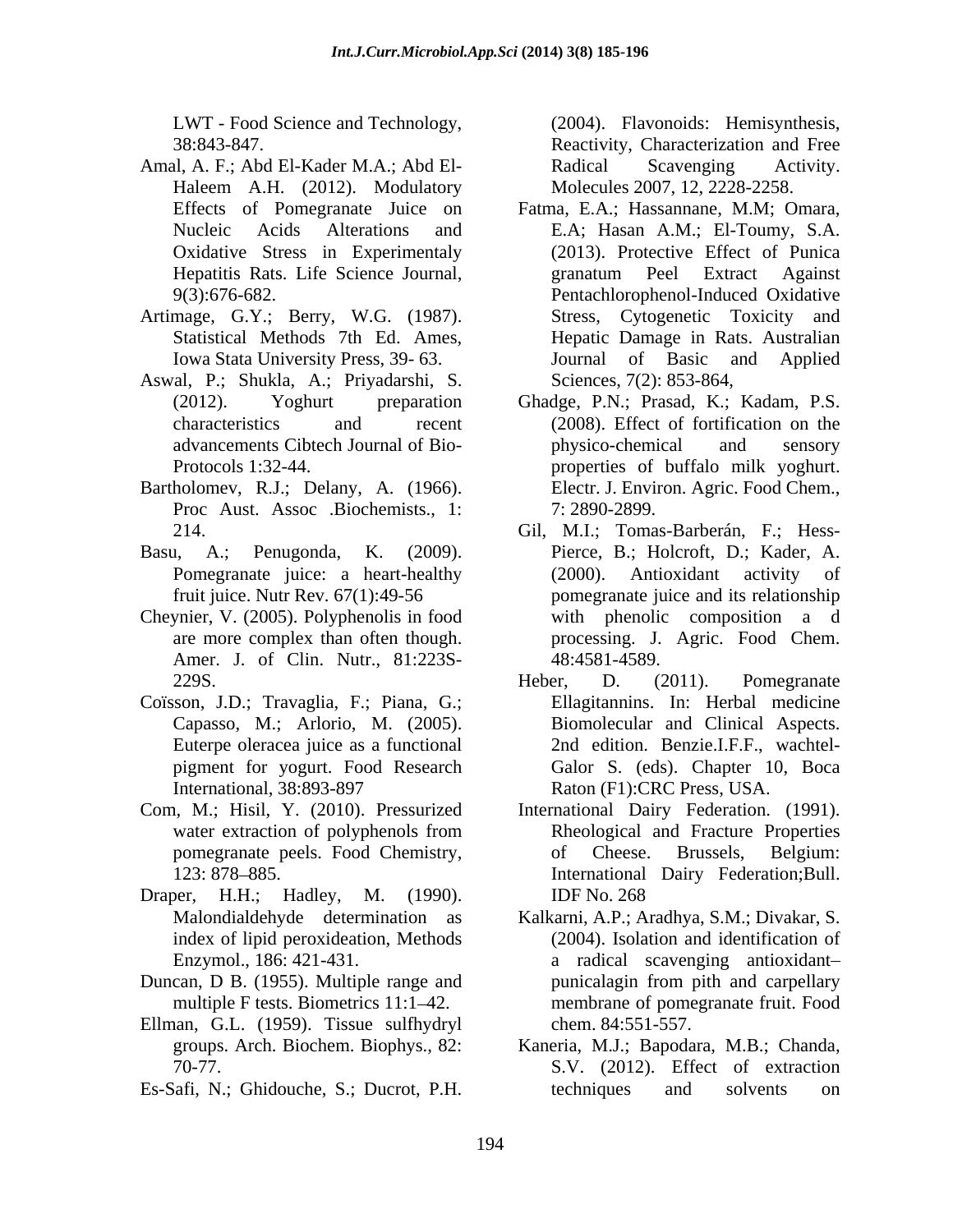antioxidant activity of pomegranate O.; Blomhoff, R.; Moskaug, J.O. (*Punica granatum* L.) leaf and stem.

- Kulkarni, A.P.; Aradhya, S.M.; Divakar, transactivation of the gamma S. (2004). Isolation and identification elutamylcysteine synthetase
- Lee, C.P.; Shih, P.H.; Hsu, C.L.; Yen, antimutagenic activities of seed oil (Camellia oleifera Abel.) Chemistry, 80, 393–397.
- Lee, G.P.; Jeong, W.I.; Jeong, D.H.; Do, S.H.; Kim, T.H.; Jeong, K.S. (2005). Diagnostic evaluation of carbon Health 16:1-9.
- (2001). Review: Yoghurt as probiotic
- in mice. ABAH Bioflux, 5(1):87-93.
- 
- Mirsaeedghazi, H.; Emam-Djomeh, Z.;
- Moskaug, J.O.; Carlsen, H.; Myhrstad, Biopr<br>M.C.: Blomhoff. R. (2005). 2971 regulation. Am. J. Clin. Nutr., 81:
- 

Food Anal. Methods, 5: 396-404. intracellular glutathione level by of a radical scavenging antioxidant – catalytical subunit promoter. Free punicalagin from pith and carpellary Radic. Biol. Med., 32: 386-393. transactivation of the gamma glutamylcysteine synthetase Radic. Biol. Med., 32: 386-393.

- membrane of pomegranate fruit. Food Negi, P. S.; Jayaprakasha, G. K.; Jena, B. Chemistry, 87:551-557. S. (2003). Antioxidant and G.C. (2007). Hepatoprotection of tea pomegranate peel extracts. Food S. (2003). Antioxidant and antimutagenic activities of pomegranate peel extracts. Chemistry, 80, 393–397.
- against CCl4 induced oxidative Pirinccioglu, M.; Kizil, G.; Kizil, M.; damage in rats. Food Chem Toxicol., Kanay, Z.; Ketani, A. (2012). The 45: 888 95. protective role of pomegranate juice against carbon tetrachloride-induced oxidative stress in rats. Toxicol Ind Health 16:1-9.
- tetrachloride-induced rat hepatic cirrhosis model. Anticancer Res., Putaux, J.L.; Cartalade,D.; Sarni- Mar-Apr; 25(2A): 1029-38. Manchado, P.; Vernhet A. (2005). Lourens-Hattingh, A.; Viljoen, B.C. Poly (L-proline) interactions with carrier in food. Int. Dairy J. 11: 1-17 molecular structure and the Luangpirom, A.; Junaimuang, T.; by polyphenol/protein ration. Food Kourchampa, W.; Somsapt, P.; Hydrocolloids, 20(5):677-387. since the column of the material of the state of the bread and Mathols is the state increase the Fourier M.; Nordstrom, O.; Blomhoff, R.; Moskaug, J.O. (2002). The material of a particular policies with the material of a m Poncet-Legrand, C.; Edelmann, A.; flavon-3-ols Units: Influence of the molecular structure and the polyphenol/protein ration. Food
	- Sritragool, O. (2013). Protective effect Reitman, S.; Frankel, S. (1957). of pomegranate (Punica granatum Determination of glutamate pyruvat Linn.) juice against hepatotoxicity and the transaminase and glutamate testicular toxicity induced by ethanol oxaloacetate transaminase. Amer. J. Reitman, S.; Frankel, S. (1957). transaminase and glutamate Clin. Path., 28: 56-63.
- Meydani, S.N.; Ha, W. (2000). Ross, M.H.; Reith, E.J.; Rombell, L.J. Immunologic effects of yogurt. Am J (1989). Histology: A text and Atlas Clin Nutr.71:861–72. (2nd ed). Battimore: Williams & (1989). Histology: A text and Atlas (2nd ed). Battimore: Williams & Wilkins **Wilkins** 
	- Ahmed K.R. (2011).Effect of frozen Sagdic, O.; Ozturk, I.; Cankurt, H.; storage on the anthocyannins and Tornuk, F. (2012). Interaction phenolic compounds of pomegranate between some phenolic compounds juice. Journal of food science and technology 23:11-35. ice cream production. Food and Tornuk, F. (2012). Interaction and probiotic bacterium in functional ice cream production. Food and Bioprocess Technology, 5(8):2964- 2971
	- Polyphenols and glutathione synthesis SAS (1998). Statistical analysis system 277S-283S. institute INC., cory NC. SAS user's Guide; statistic SAS
		- Seeram, N.P.; Zhang, Y.; Reed, J.;